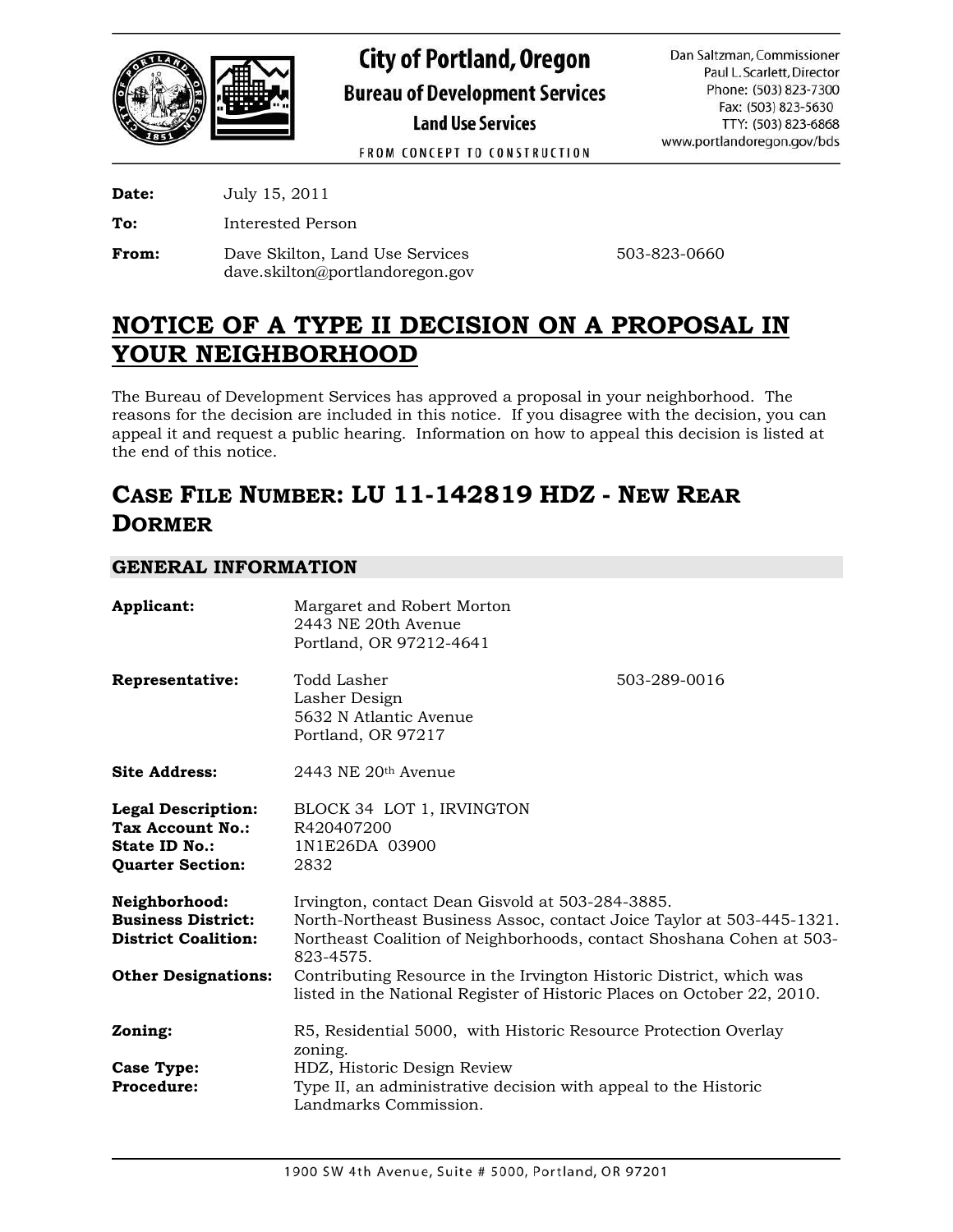## **Proposal:**

The applicant is seeking Historic Design Review approval for a proposal to add a rear facing gable-roofed dormer to the house, and to replace two historic windows in a front facing dormer with slightly larger wood windows, for purposes of emergency egress. Historic Design Review is required because the proposal is for non-exempt alterations in a historic district.

#### **Relevant Approval Criteria:**

In order to be approved, this proposal must comply with the approval criteria of Title 33, Portland Zoning Code. The relevant criteria are:

33.846.060 G – Other Approval Criteria

# **ANALYSIS**

**Site and Vicinity:** The subject house was constructed in 1909 and is identified as the W. C. Jock house in the nomination document for the Irvington Historic District. It is of the "foursquare" type which was very popular in Portland in the early decades of the Twentieth Century. The house is evaluated as a contributing resource in the district.

Platted in the late Nineteenth Century, today's Irvington Historic District represents the first additions to Portland that employed restrictive covenants from the outset. These included the exclusion of most non-residential uses from the interior of the neighborhood, and where nonresidential uses were allowed, such as the fire station and the telephone exchange, the buildings were purposely disguised to appear more residential in character. Other deed restrictions excluded minority groups, established uniform front setbacks, and required minimum expenditure on new buildings. The area developed generally from southwest to northeast and its growth was greatly influenced by the installation of streetcar lines that introduced an easy commuting option to downtown.

The contributing resources in Irvington range in design character from expressions of the late Victorian Era styles, especially Queen Anne, through the many Period Revival modes of the early decades of the Twentieth Century, to a few early modernist examples. There is also a wide diversity in the sizes of lots and houses. In terms of the streetscape, the numbered northsouth avenues in Irvington vary dramatically in width, and they mostly form rather long block faces which the houses generally address. The named east-west street block faces are more consistent in length, almost all being traditional 200' Portland blocks. All are lined with mature street trees. Original development in many cases included garages or other accessory structures, typically facing side streets on corner lots and accessed by a variety of driveway types on mid-block sites. Garages that were added after original construction, but still within the historic period, were sometimes built at the sidewalk and/or out of architectural character with the house.

**Zoning:** The single-dwelling zones, including R5, are intended to preserve land for housing and to provide housing opportunities for individual households. The zones implement the comprehensive plan policies and designations for single-dwelling housing.

The Historic Resource Protection Overlay zone protects certain historic resources in the region and preserves significant parts of the region's heritage. The regulations implement Portland's Comprehensive Plan policies that address historic preservation. These policies recognize the role historic resources have in promoting the education and enjoyment of those living in and visiting the region. The regulations foster pride among the region's citizens in their city and its heritage. Historic preservation beautifies the city, promotes the city's economic health, and helps to preserve and enhance the value of historic properties.

**Public Notice:** A "Notice of Proposal in Your Neighborhood" was mailed **June 21, 2011**.

**Agency Review:** None of the notified Bureaus has responded with no issues or concerns.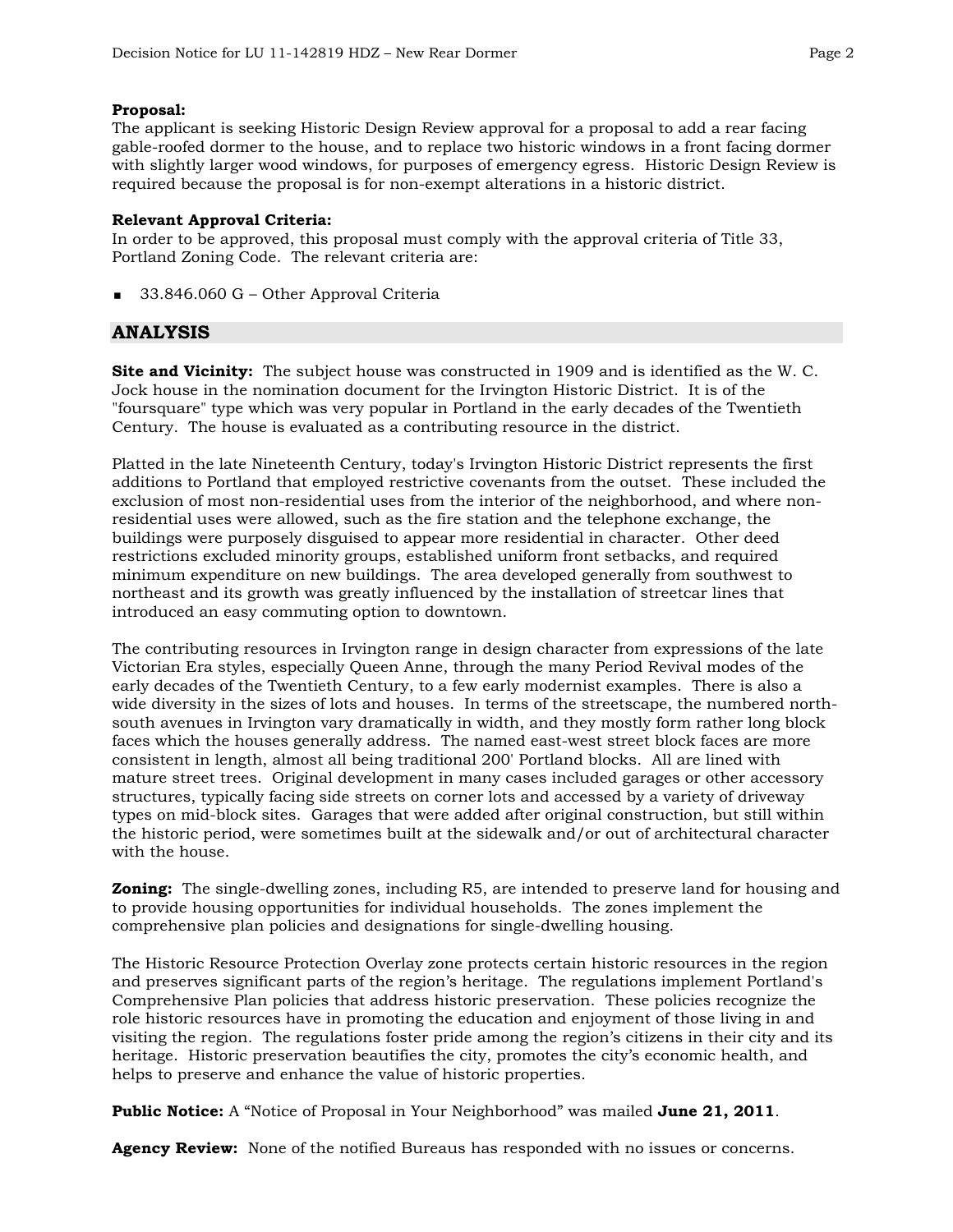**Neighborhood Review:** A Notice of Proposal in Your Neighborhood was mailed on June 21, 2011. One written response has been received from either the Neighborhood Association or notified property owners in response to the proposal.

 Dean Gisvold, chair of the Irvington Community Association Land Use Committee, wrote on July 2, 2011, indicating the Committee had no objection to the proposal and noting comments about placement of the windows in the front-facing dormer.

# **ZONING CODE APPROVAL CRITERIA**

## **Chapter 33.846.060 - Historic Design Review**

## **Purpose of Historic Design Review**

Historic Design Review ensures the conservation and enhancement of the special characteristics of historic resources.

## **Historic Design Review Approval Criteria**

Requests for historic design review will be approved if the review body finds the applicant has shown that all of the approval criteria have been met.

**Findings:** The site is within the Irvington Historic District and the proposal is for nonexempt treatment. Therefore Historic Design Review approval is required. The approval criteria are those listed in *33.846.060 G – Other Approval Criteria*.

*Staff has considered all guidelines and addressed only those applicable to this proposal.* 

# **33.846.060 G - Other Approval Criteria**

**1. Historic character.** The historic character of the property will be retained and preserved. Removal of historic materials or alteration of features and spaces that contribute to the property's historic significance will be avoided.

**Findings:** Because the site is a corner lot, the proposed addition of a rear-facing dormer will alter a part of the building that is visible from the public right-of-way. However, this will have only a minimal effect on the overall character of the historic district because the proposed dormer will be centered in the sloping roof surface in a traditional configuration, will be detailed similarly to the existing front-facing dormer, and is a commonplace architectural element in the area. Replacement of two historic windows in the front-facing dormer with new, slightly larger, wood windows to meet emergency exit requirements, is also justified by the small scale of the alteration and the compatibility of the new material. *This criterion is therefore met.* 

**8. Architectural compatibility.** New additions, exterior alterations, or related new construction will be compatible with the resource's massing, size, scale, and architectural features. When retrofitting buildings or sites to improve accessibility for persons with disabilities, design solutions will not compromise the architectural integrity of the historic resource.

**9. Preserve the form and integrity of historic resources.** New additions and adjacent or related new construction will be undertaken in such a manner that if removed in the future, the essential form and integrity of the historic resource and its environment would be unimpaired.

**10. Hierarchy of compatibility.** Exterior alterations and additions will be designed to be compatible primarily with the original resource, secondarily with adjacent properties, and finally, if located within a Historic or Conservation District, with the rest of the district. Where practical, compatibility will be pursued on all three levels.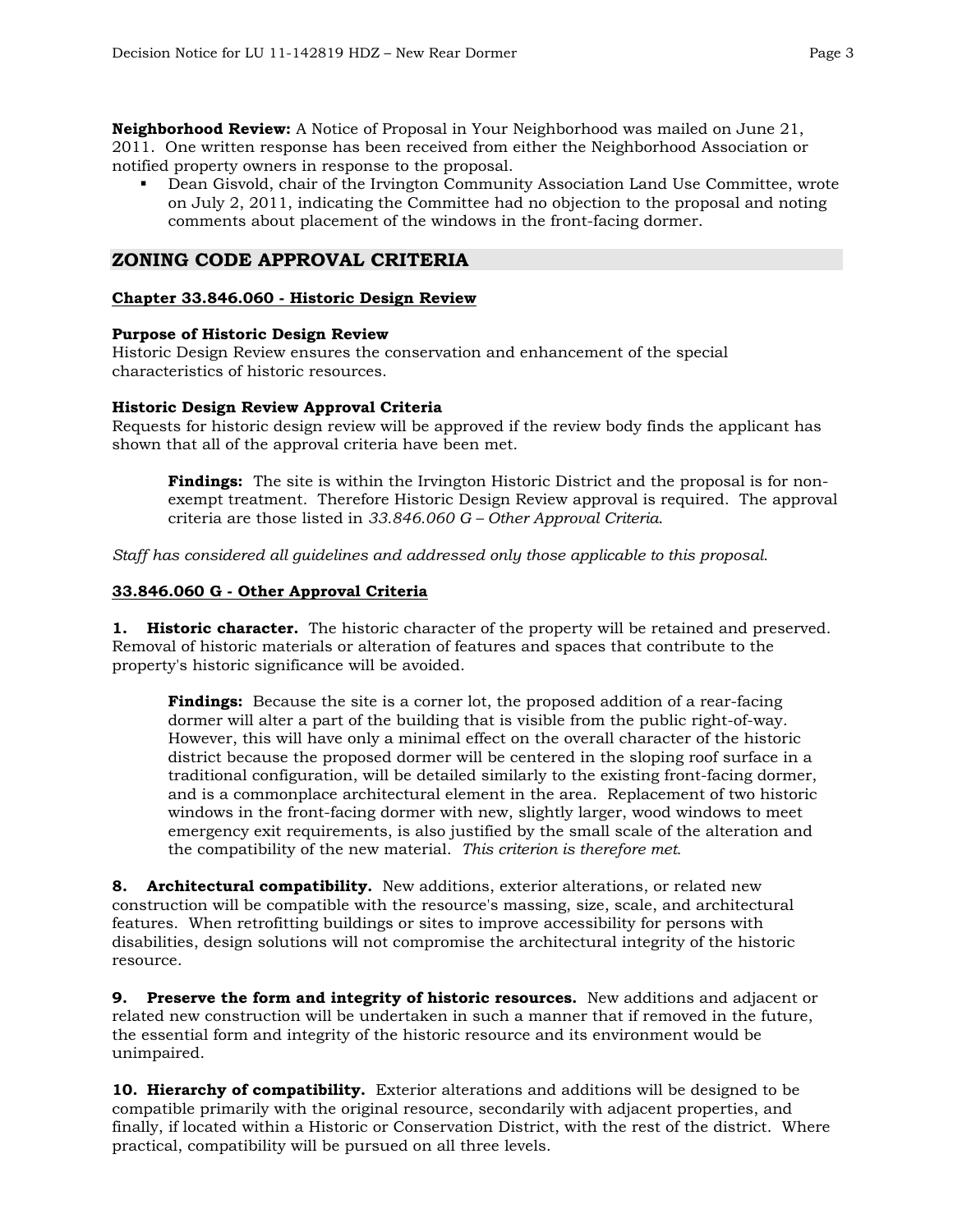**Findings for 8, 9, and 10:** The proposed new dormer will include a gable roof form, similar to the existing front-facing dormer and distinct from the two existing side-facing dormers, which have hipped roofs. This will provide a subtle and unobtrusive degree of differentiation. The new dormer will be similar to the other dormers in scale, massing, materials, and detailing. Similarly, the small size of the new dormer and its location within the roof surface mean that were it removed in the future the full historic integrity of the building could be recovered. Compatibility with the designated resource, the Irvington Historic District, and with neighboring properties, is achieved by the common presence of similar dormer structures throughout the area. *These criteria are met.* 

# **DEVELOPMENT STANDARDS**

Unless specifically required in the approval criteria listed above, this proposal does not have to meet the development standards in order to be approved during this review process. The plans submitted for a building or zoning permit must demonstrate that all development standards of Title 33 can be met, or have received an Adjustment or Modification via a land use review prior to the approval of a building or zoning permit.

# **CONCLUSIONS**

The proposed dormer addition and window alteration accommodate the applicant's desire to better adapt the attic for use as habitable space without having an adverse effect on the character of the Irvington Historic District. The purpose of the Historic Design Review process is to ensure that additions, new construction, and exterior alterations to historic resources do not compromise their ability to convey historic significance. This proposal meets the applicable Historic Design Review criteria and therefore warrants approval.

# **ADMINISTRATIVE DECISION**

Approval of a new dormer and new dormer windows on a contributing resource in the Irvington Historic District;

Approval per Exhibits C-1 through C-3, signed and dated July 13, 2011, subject to the following condition:

A. As part of the building permit application submittal, each of the 4 required site plans and any additional drawings must reflect the information and design approved by this land use review as indicated in Exhibits C-1 through C-3. The sheets on which this information appears must be labeled, "Proposal and design as approved in Case File # LU 11-142819 HDZ. No field changes allowed."

#### **Staff Planner: Dave Skilton**

| Decision rendered by:                                              |  | Dave Shiton | on July 13, 2011. |  |
|--------------------------------------------------------------------|--|-------------|-------------------|--|
| By authority of the Director of the Bureau of Development Services |  |             |                   |  |

## **Decision mailed: July 15, 2011**

**About this Decision.** This land use decision is **not a permit** for development. Permits may be required prior to any work. Contact the Development Services Center at 503-823-7310 for information about permits.

**Procedural Information.** The application for this land use review was submitted on May 25, 2011, and was determined to be complete on **June 17, 2011**.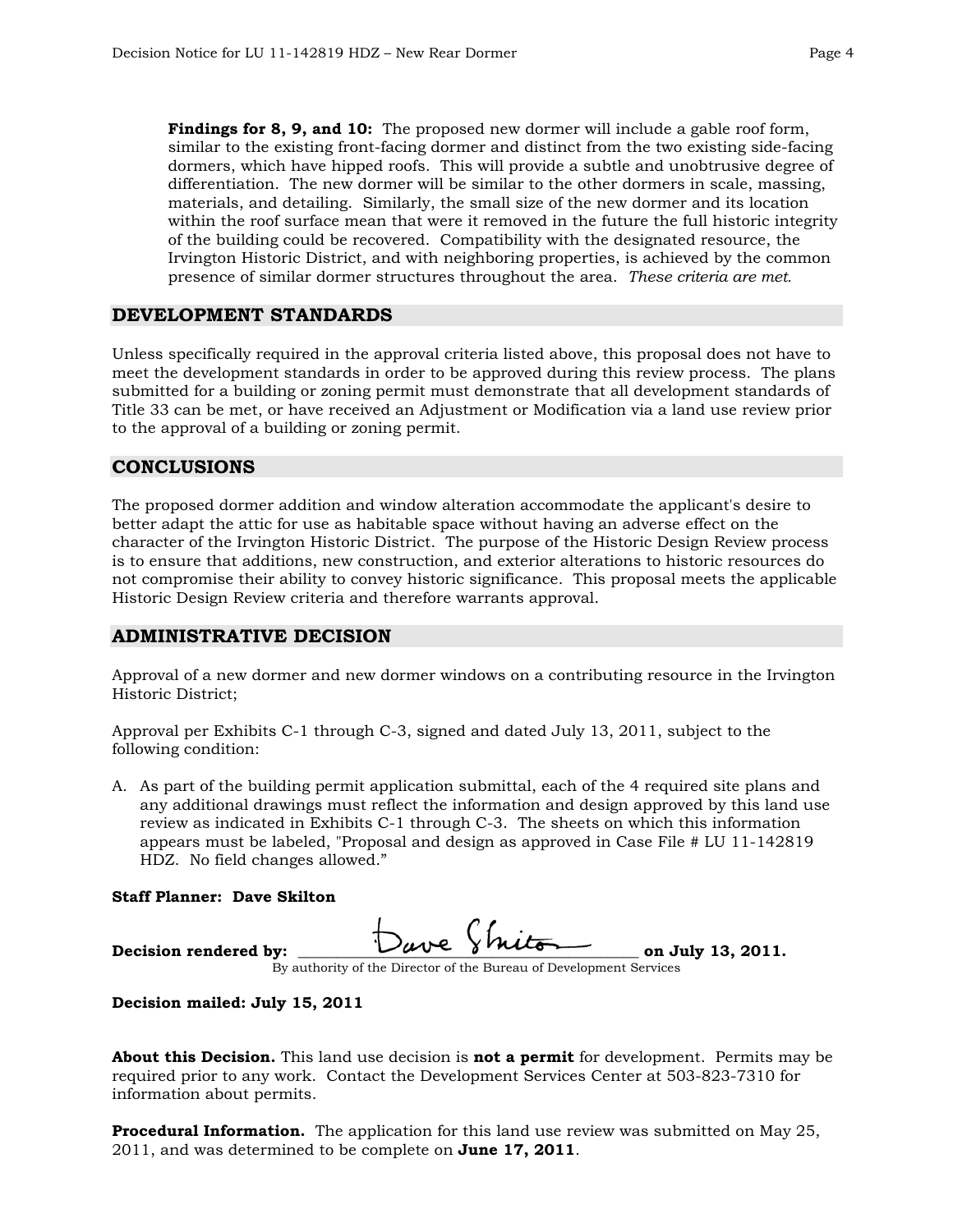*Zoning Code Section 33.700.080* states that Land Use Review applications are reviewed under the regulations in effect at the time the application was submitted, provided that the application is complete at the time of submittal, or complete within 180 days. Therefore this application was reviewed against the Zoning Code in effect on May 25, 2011.

*ORS 227.178* states the City must issue a final decision on Land Use Review applications within 120-days of the application being deemed complete. The 120-day review period may be waived or extended at the request of the applicant. In this case, the applicant did not waive or extend the 120-day review period.

#### **Some of the information contained in this report was provided by the applicant.**

As required by Section 33.800.060 of the Portland Zoning Code, the burden of proof is on the applicant to show that the approval criteria are met. The Bureau of Development Services has independently reviewed the information submitted by the applicant and has included this information only where the Bureau of Development Services has determined the information satisfactorily demonstrates compliance with the applicable approval criteria. This report is the decision of the Bureau of Development Services with input from other City and public agencies.

**Conditions of Approval.** If approved, this project may be subject to a number of specific conditions, listed above. Compliance with the applicable conditions of approval must be documented in all related permit applications. Plans and drawings submitted during the permitting process must illustrate how applicable conditions of approval are met. Any project elements that are specifically required by conditions of approval must be shown on the plans, and labeled as such.

These conditions of approval run with the land, unless modified by future land use reviews. As used in the conditions, the term "applicant" includes the applicant for this land use review, any person undertaking development pursuant to this land use review, the proprietor of the use or development approved by this land use review, and the current owner and future owners of the property subject to this land use review.

**Appealing this decision.** This decision may be appealed to the Historic Landmarks Commission, which will hold a public hearing. Appeals must be filed **by 4:30 PM on July 29, 2011** at 1900 SW Fourth Ave. Appeals can be filed Tuesday through Friday on the first floor of the Development Services Center until 3 p.m. After 3 p.m. and Mondays, appeals must be submitted to the receptionist at the front desk on the fifth floor. **An appeal fee of \$250 will be charged**. The appeal fee will be refunded if the appellant prevails. There is no fee for ONI recognized organizations appealing a land use decision for property within the organization's boundaries. The vote to appeal must be in accordance with the organization's bylaws. Assistance in filing the appeal and information on fee waivers is available from BDS in the Development Services Center. Please see the appeal form for additional information.

The file and all evidence on this case are available for your review by appointment only. Please call the Request Line at our office, 1900 SW Fourth Avenue, Suite 5000, phone 503-823-7617, to schedule an appointment. I can provide some information over the phone. Copies of all information in the file can be obtained for a fee equal to the cost of services. Additional information about the City of Portland, city bureaus, and a digital copy of the Portland Zoning Code is available on the internet at [www.portlandonline.com](http://www.ci.portland.or.us/).

**Attending the hearing.** If this decision is appealed, a hearing will be scheduled, and you will be notified of the date and time of the hearing. The decision of the Historic Landmarks Commission is final; any further appeal must be made to the Oregon Land Use Board of Appeals (LUBA) within 21 days of the date of mailing the decision, pursuant to ORS 197.620 and 197.830. Contact LUBA at 550 Capitol St. NE, Suite 235, Salem, Oregon 97301, or phone 1-503-373-1265 for further information.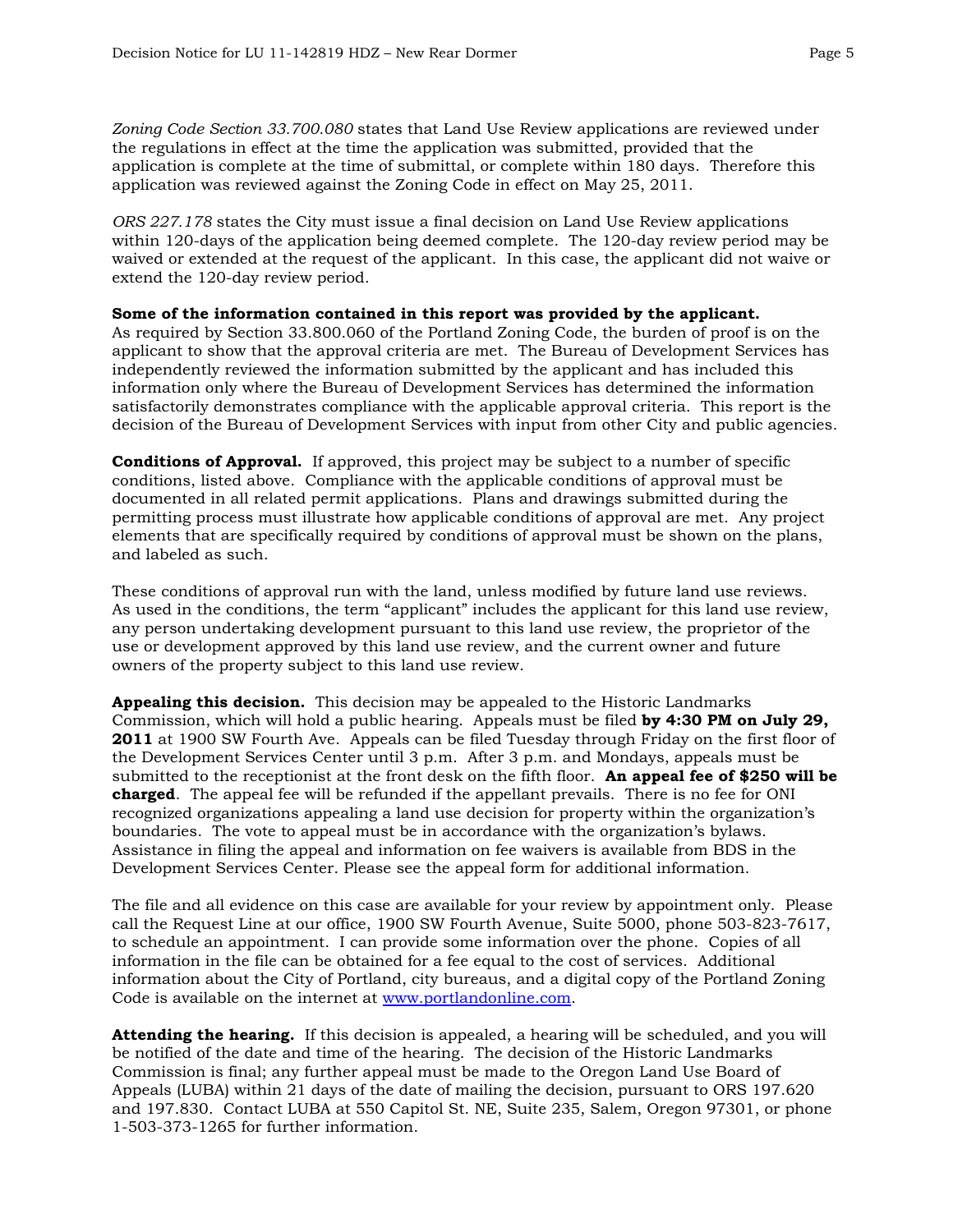Failure to raise an issue by the close of the record at or following the final hearing on this case, in person or by letter, may preclude an appeal to the Land Use Board of Appeals (LUBA) on that issue. Also, if you do not raise an issue with enough specificity to give the Historic Landmarks Commission an opportunity to respond to it, that also may preclude an appeal to LUBA on that issue.

# **Recording the final decision.**

If this Land Use Review is approved the final decision must be recorded with the Multnomah County Recorder. A few days prior to the last day to appeal, the City will mail instructions to the applicant for recording the documents associated with their final land use decision.

- *Unless appealed,* The final decision may be recorded on or after **August 1, 2011**.
- A building or zoning permit will be issued only after the final decision is recorded.

The applicant, builder, or a representative may record the final decision as follows:

- By Mail: Send the two recording sheets (sent in separate mailing) and the final Land Use Review decision with a check made payable to the Multnomah County Recorder to: Multnomah County Recorder, P.O. Box 5007, Portland OR 97208. The recording fee is identified on the recording sheet. Please include a self-addressed, stamped envelope.
- In Person: Bring the two recording sheets (sent in separate mailing) and the final Land Use Review decision with a check made payable to the Multnomah County Recorder to the County Recorder's office located at 501 SE Hawthorne Boulevard, #158, Portland OR 97214. The recording fee is identified on the recording sheet.

For further information on recording, please call the County Recorder at 503-988-3034 For further information on your recording documents please call the Bureau of Development Services Land Use Services Division at 503-823-0625.

**Expiration of this approval.** An approval expires three years from the date the final decision is rendered unless a building permit has been issued, or the approved activity has begun.

Where a site has received approval for multiple developments, and a building permit is not issued for all of the approved development within three years of the date of the final decision, a new land use review will be required before a permit will be issued for the remaining development, subject to the Zoning Code in effect at that time.

Zone Change and Comprehensive Plan Map Amendment approvals do not expire.

**Applying for your permits.** A building permit, occupancy permit, or development permit may be required before carrying out an approved project. At the time they apply for a permit, permittees must demonstrate compliance with:

- All conditions imposed herein;
- All applicable development standards, unless specifically exempted as part of this land use review;
- All requirements of the building code; and
- All provisions of the Municipal Code of the City of Portland, and all other applicable ordinances, provisions and regulations of the City.

## **EXHIBITS**

## NOT ATTACHED UNLESS INDICATED

- A. Applicant's Statement (none)
- B. Zoning Map (attached)
- C. Plans/Drawings: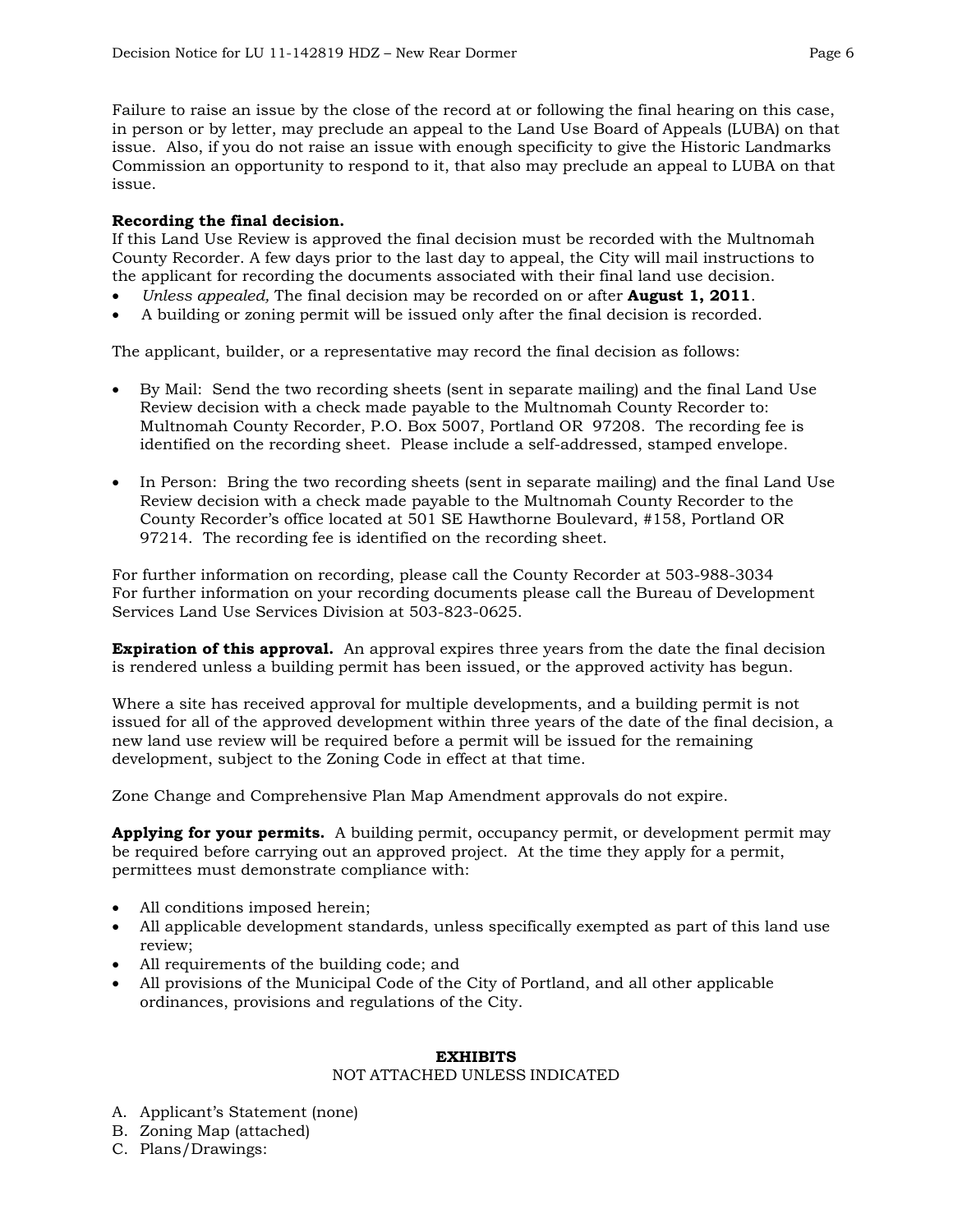- 1. Site Plan and Dormer Sections (attached)
- 2. Elevations and Trim Details (attached)
- 3. Floor Plans
- D. Notification information:
	- 1. Mailing list
	- 2. Mailed notice
- E. Agency Responses:
	- 1. Water Bureau
	- 2. Life Safety Review Section of BDS
- F. Correspondence:
	- 1. Dean Gisvold, chair of the Irvington Community Association Land Use Committee, wrote on July 2, 2011, indicating the Committee had no objection to the proposal and noting comments about placement of the windows in the front-facing dormer.
- G. Other:
	- 1. Original LU Application

**The Bureau of Development Services is committed to providing equal access to information and hearings. Please notify us no less than five business days prior to the event if you need special accommodations. Call 503-823-7300 (TTY 503-823-6868).**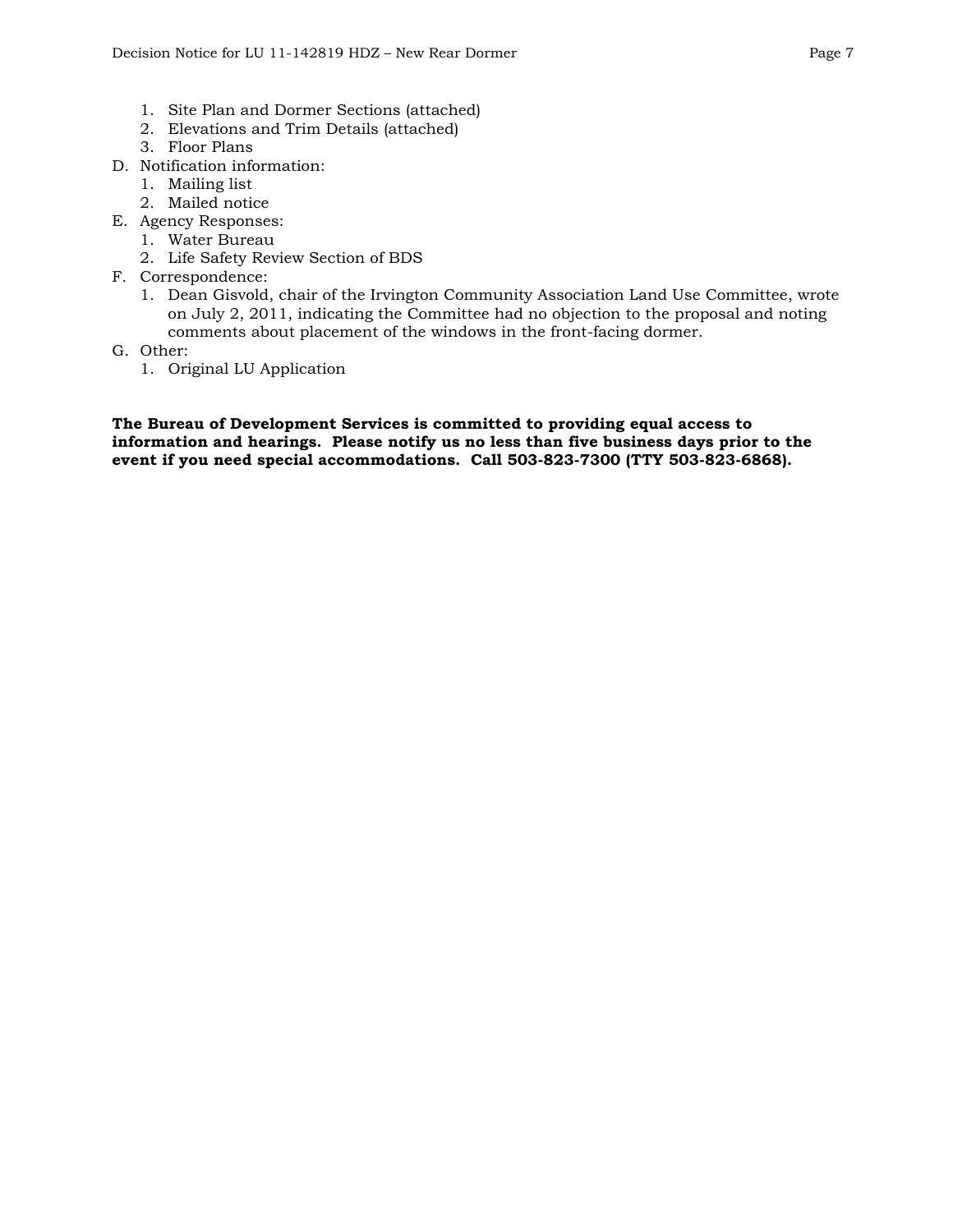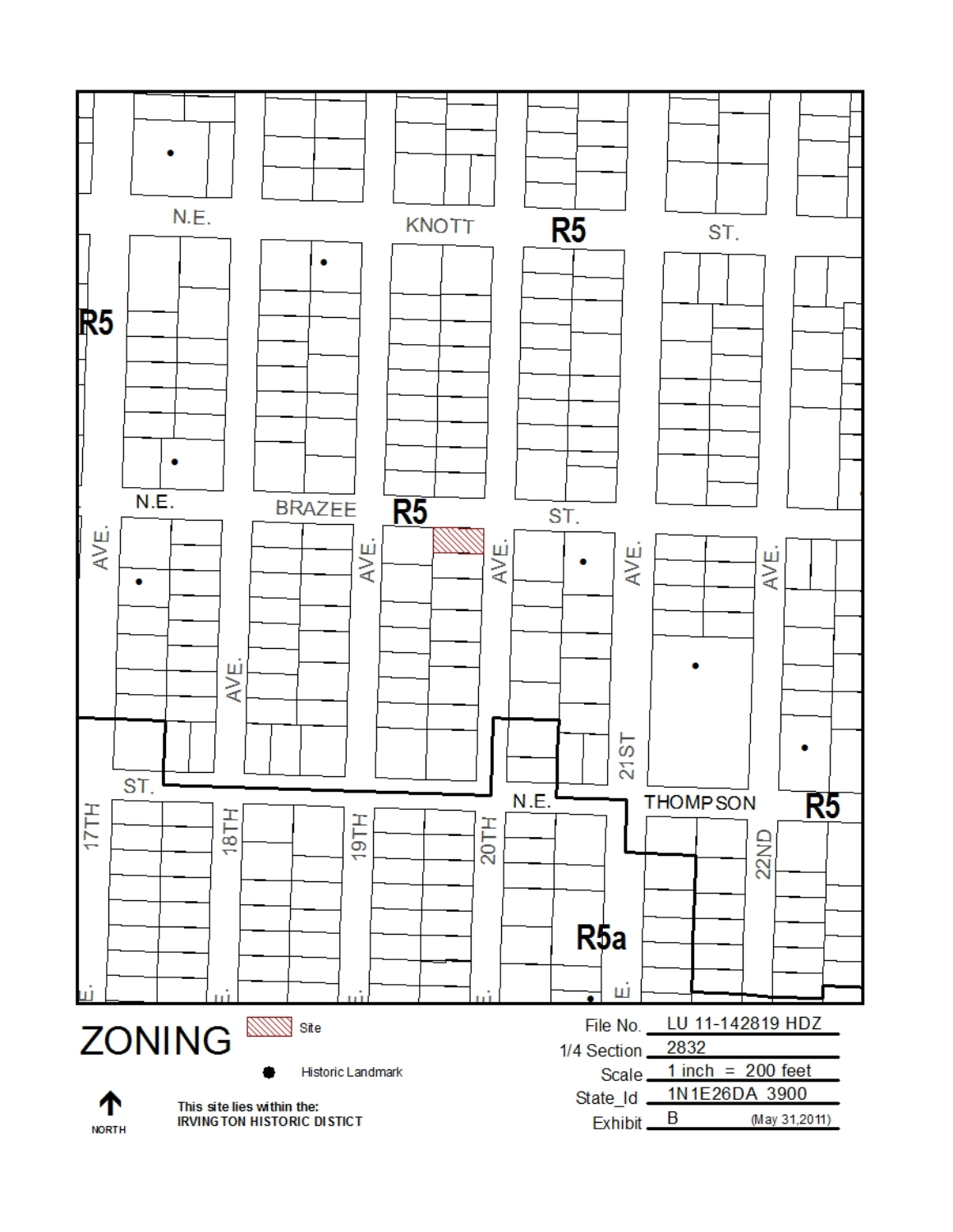